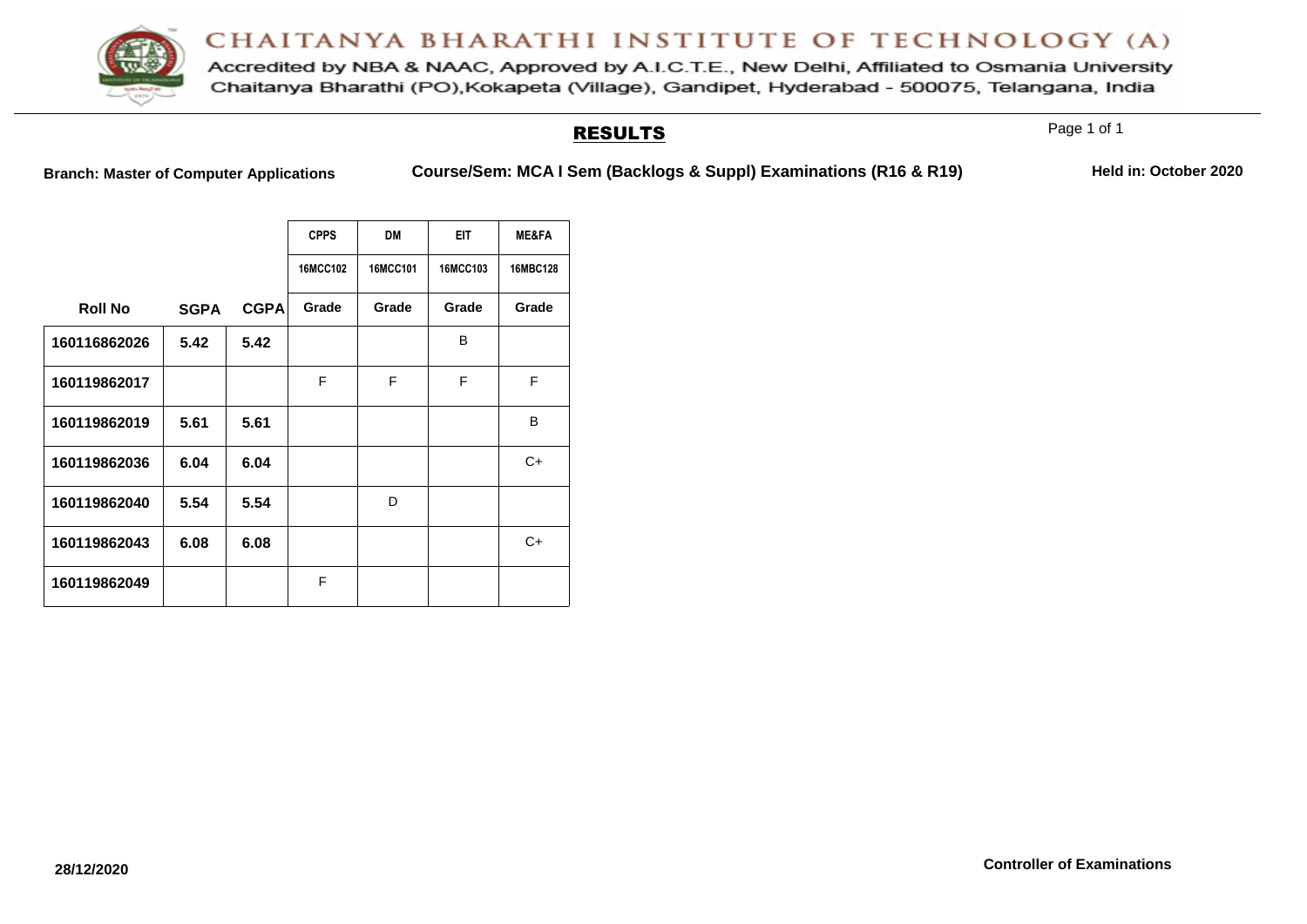

Accredited by NBA & NAAC, Approved by A.I.C.T.E., New Delhi, Affiliated to Osmania University Chaitanya Bharathi (PO), Kokapeta (Village), Gandipet, Hyderabad - 500075, Telangana, India

#### RESULTS

Page 1 of 2

Branch: Master of Computer Applications **Course/Sem: MCA II Sem (Backlogs) Examinations (R16)** Held in: October 2020

|                |             |             | CO<br>16MCC107 | DSUC++<br>16MCC109 | <b>OOP</b><br>16MCC106 | <b>OR</b><br><b>16MCC110</b> | <b>P&amp;S</b><br>16MTC102 | <b>SE</b><br>16MCC108 |
|----------------|-------------|-------------|----------------|--------------------|------------------------|------------------------------|----------------------------|-----------------------|
| <b>Roll No</b> | <b>SGPA</b> | <b>CGPA</b> | Grade          | Grade              | Grade                  | Grade                        | Grade                      | Grade                 |
| 160116862023   |             |             |                |                    |                        |                              | F                          |                       |
| 160116862026   |             |             |                | F                  | F(Ab)                  | F                            | F                          |                       |
| 160117862001   | 5.10        | 5.41        |                | $\mathsf{C}$       |                        |                              |                            |                       |
| 160117862002   |             |             |                | F                  |                        |                              |                            |                       |
| 160117862008   | 5.77        | 6.23        |                | C                  |                        |                              |                            |                       |
| 160117862040   |             |             |                |                    | D                      |                              | F                          |                       |
| 160117862042   |             |             |                | F                  |                        | D                            |                            |                       |
| 160117862050   |             |             |                | F                  |                        |                              |                            |                       |
| 160118862008   | 5.29        | 6.16        | C              |                    |                        |                              |                            |                       |
| 160118862010   | 5.61        | 5.74        |                |                    | B                      |                              | $B+$                       | $B+$                  |
| 160118862020   | 5.41        | 5.56        |                | $C+$               |                        |                              |                            |                       |
| 160118862022   |             |             |                |                    |                        |                              | F                          |                       |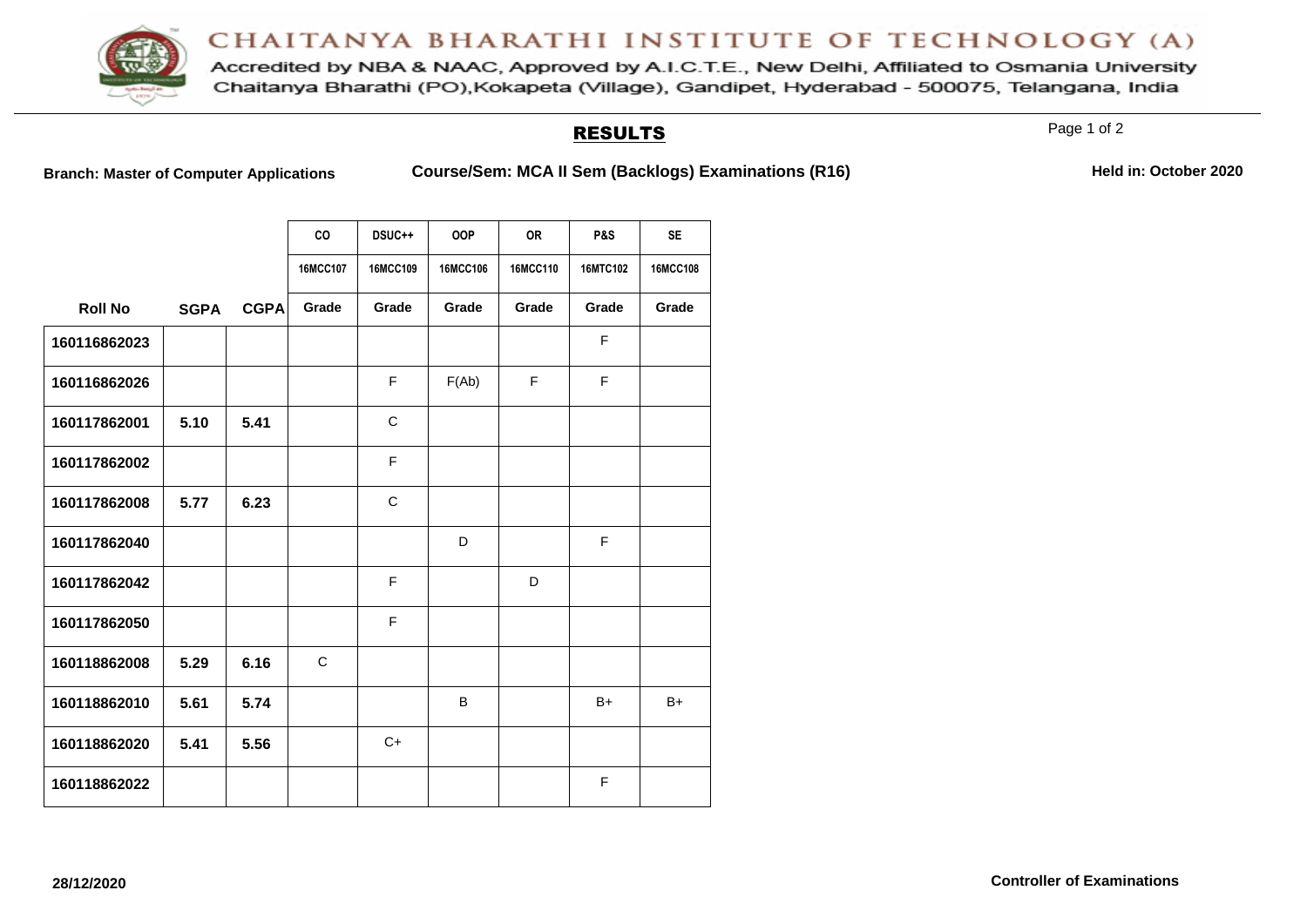

Accredited by NBA & NAAC, Approved by A.I.C.T.E., New Delhi, Affiliated to Osmania University Chaitanya Bharathi (PO), Kokapeta (Village), Gandipet, Hyderabad - 500075, Telangana, India

### RESULTS

Page 2 of 2

Branch: Master of Computer Applications **Course/Sem: MCA II Sem (Backlogs) Examinations (R16)** Held in: October 2020

|              |      |          | CO       | <b>DSUC++</b> | <b>OOP</b>      | <b>OR</b> | P&S             | SE    |
|--------------|------|----------|----------|---------------|-----------------|-----------|-----------------|-------|
|              |      | 16MCC107 | 16MCC109 | 16MCC106      | <b>16MCC110</b> | 16MTC102  | <b>16MCC108</b> |       |
|              |      |          | Grade    | Grade         | Grade           | Grade     | Grade           | Grade |
| 160118862032 | 5.31 | 5.97     |          | C+            |                 |           |                 |       |
| 160118862033 | 4.64 | 4.82     | C+       |               | D               |           | D               |       |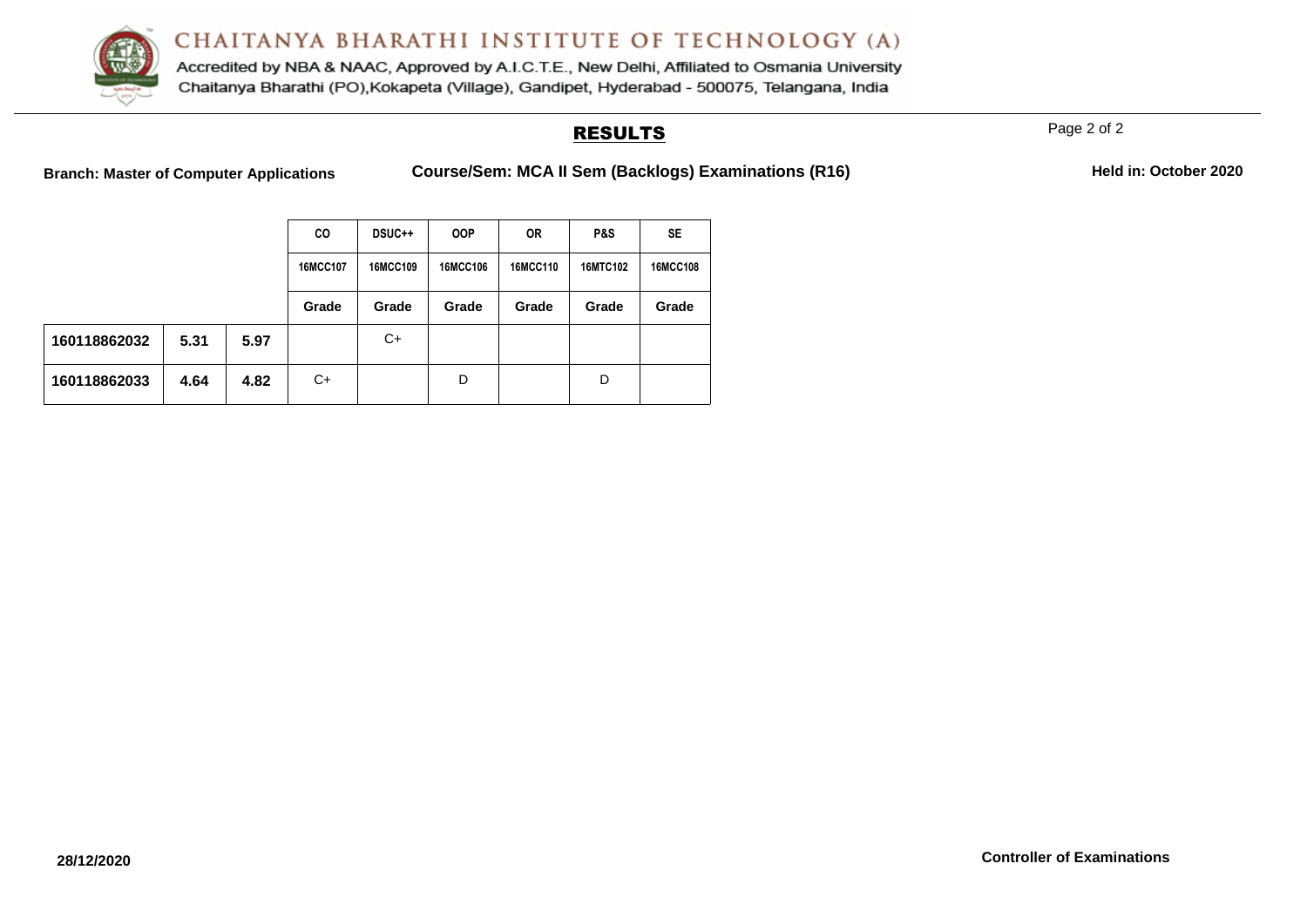

Accredited by NBA & NAAC, Approved by A.I.C.T.E., New Delhi, Affiliated to Osmania University Chaitanya Bharathi (PO), Kokapeta (Village), Gandipet, Hyderabad - 500075, Telangana, India

#### RESULTS

Page 1 of 1

**Branch: Master of Computer Applications Course/Sem: MCA III Sem(Backlogs & Suppl) Examinations (R16) Held in: October 2020**

|                |             |             | <b>DAA</b> | <b>OS</b> | <b>WT</b> |
|----------------|-------------|-------------|------------|-----------|-----------|
|                |             |             | 16MCC115   | 16MCC116  | 16MCC114  |
| <b>Roll No</b> | <b>SGPA</b> | <b>CGPA</b> | Grade      | Grade     | Grade     |
| 160116862026   | 5.02        |             | D          |           |           |
| 160117862002   |             |             |            | F         |           |
| 160117862042   |             |             | F(Ab)      | F         | D         |
| 160118862021   | 6.83        | 6.13        |            | B+        |           |
| 160118862024   | 5.56        | 5.37        |            | D         |           |
| 160118862033   | 6.03        |             |            | D         |           |
| 160118862042   | 6.66        | 6.61        |            | B+        |           |
| 160118862046   | 6.34        | 6.33        |            | D         |           |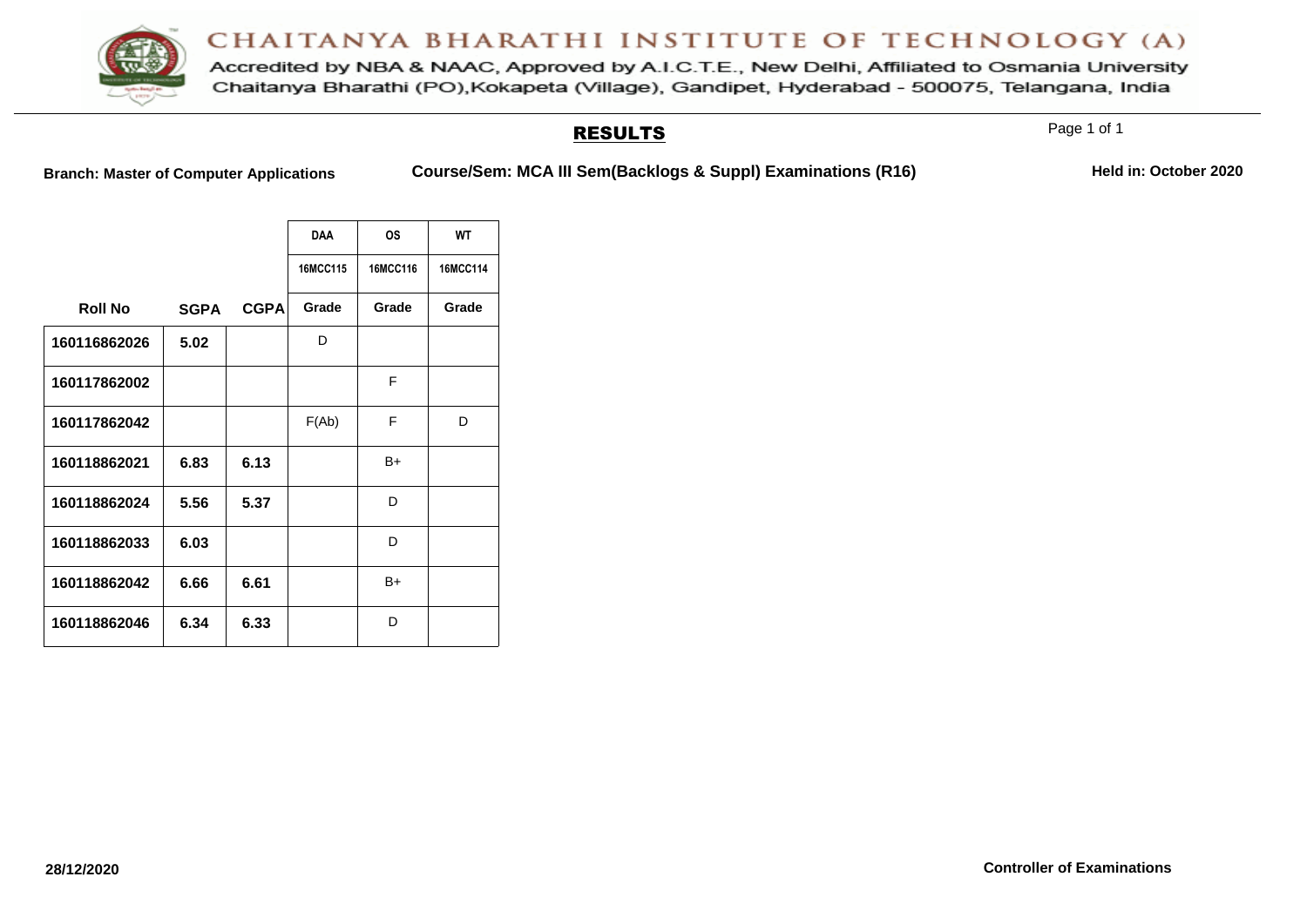

Accredited by NBA & NAAC, Approved by A.I.C.T.E., New Delhi, Affiliated to Osmania University Chaitanya Bharathi (PO), Kokapeta (Village), Gandipet, Hyderabad - 500075, Telangana, India

#### RESULTS

Page 1 of 1

Branch: Master of Computer Applications **Course/Sem: MCA IV Sem(Baklogs) Examinations (R16)** Held in: October 2020

|                |             |             | <b>AJP</b>      | cc       | <b>CN</b>       | <b>DW&amp;DM</b> | <b>ST</b>       |
|----------------|-------------|-------------|-----------------|----------|-----------------|------------------|-----------------|
|                |             |             | <b>16MCC122</b> | 16MCE106 | <b>16MCC120</b> | 16MCC121         | <b>16MCE102</b> |
| <b>Roll No</b> | <b>SGPA</b> | <b>CGPA</b> | Grade           | Grade    | Grade           | Grade            | Grade           |
| 160117862001   | 5.25        |             | D               |          | D               | D                |                 |
| 160117862002   | 5.99        |             | $B+$            | $C+$     | $\mathsf{C}$    | D                |                 |
| 160117862014   | 6.01        | 5.95        |                 |          | D               |                  |                 |
| 160117862020   | 5.57        | 5.51        |                 |          | $C+$            |                  |                 |
| 160117862023   | 6.28        | 6.60        | $C+$            |          |                 |                  |                 |
| 160117862024   | 6.07        | 5.94        | $C+$            |          | $B+$            |                  |                 |
| 160117862026   | 5.95        | 5.69        |                 | $C+$     |                 |                  |                 |
| 160117862029   | 6.87        | 6.20        |                 |          | $C+$            |                  |                 |
| 160117862032   | 6.35        | 5.96        | $\mathsf{C}$    |          |                 |                  |                 |
| 160117862040   | 5.62        |             |                 | C        | D               |                  |                 |
| 160117862042   |             |             | F               | B        | D               | F                | F               |
| 160117862050   |             |             | D               |          | $C+$            | D                | F               |